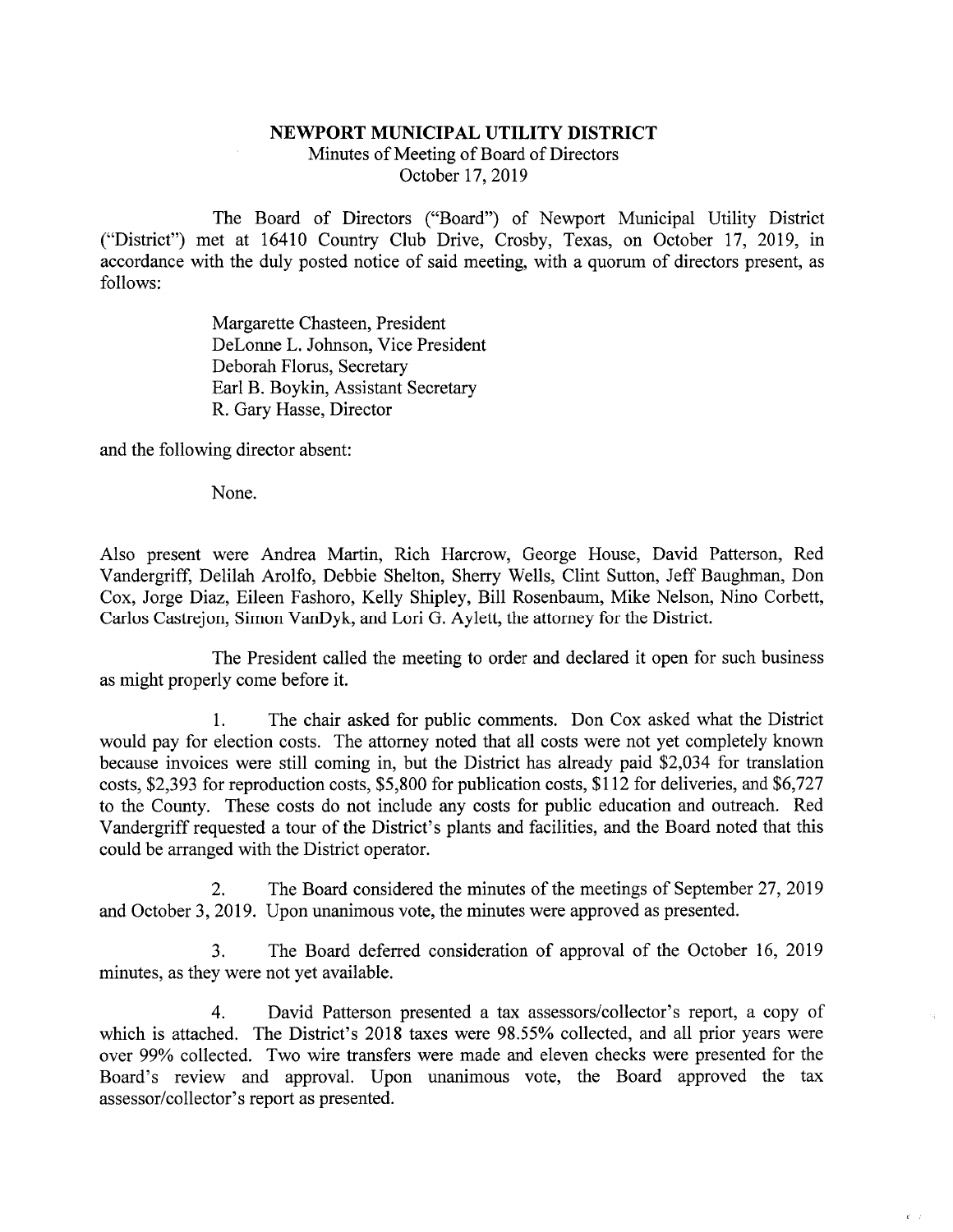5. Jorge Diaz presented a bookkeeper's report, a copy of which is attached. The Board reviewed the invoices and checks in detail. The bookkeeper noted that the District has 8.7 months of operating reserves. Upon unanimous vote, the Board approved the bookkeeper's report as presented and authorized payment of checks listed thereon.

6. The Board considered developers' reports. Carlos Castrejon reported on the efforts of Lennar. Building is going very well in Section 7, and Lennar has had 45 sales year-to-date. They are cutting streets in the next partial replat area and are hoping to have the section complete in mid-November. The median home price is \$220,000 to \$230,000.

Nino Corbett reported on the status of his development. David Weekley is having success in selling in Newport Court. They have four homes left to sell. Newport Court has had 24 sales year-to-date with an average take down price of \$255,000.

Nino Corbett reported on status of development in the Defined Area. Harris County Flood Control District has changed its criteria, but the developer does not anticipate having to change his land plan. TxDOT approval should be given within the next 30 days. Construction should begin within the next three to four months. Mr. Corbett anticipates 530 homes in Newport Pointe with a median price range of \$250,000. The developer did not have to change detention plans. Contract for work of FM 2100 has been let to Triple B, and the area should see construction work on that main artery beginning in February or March.

Eileen Fashoro stated that she had nothing to report on behalf of Rampart.

7. Simon VanDyk reported on public education and outreach effort. Articles regarding issuing bonds versus paying as you go have been placed on the District's website. The capital improvements plan has also been placed on the website. There were 36 people at the District's first open house and 59 at the second open house. Most people attended for over an hour. Mr. VanDyk asked if the Board wanted to develop a push card with early voting times and locations and the nearest election polling places, but the Board declined to authorize that work, noting that those times and locations had been well publicized.

8. The Board briefly discussed the status of the Section 9 detention pond. Kelly Shipley stated that she went by the site, and it has been raked. The developer is continuing to work on the deficiencies.

9. Mike Nelson reported on the status of garbage collections. Frontier is settling in, and there have not been major problems. Most of the negative feedback has been related to cans being left in the street, and the contractor is working to address that. Director Boykin complimented Frontier on their receptionist, noting that she has a very friendly and open phone manner.

10. The chair opened a public hearing on the proposed 2019 tax rate for the District and Defined Area No. 1. The tax assessor/collector confirmed publication of the proposed tax rates. No members of the public wished to comment on the proposed rate, and the chair closed the public meeting.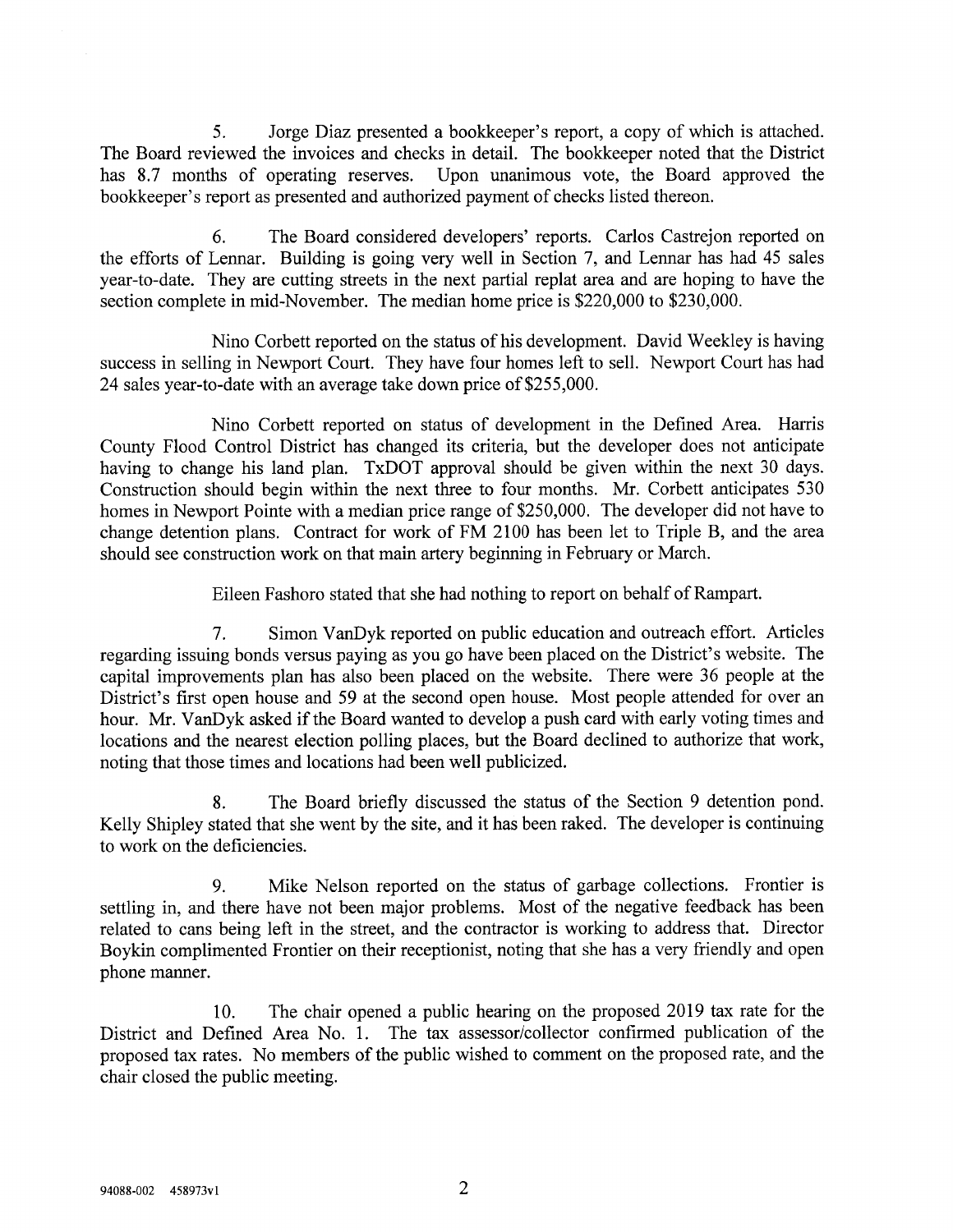11. There was presented the attached Order Setting Tax Rate, Approving Tax Roll, and Levying Debt Service Tax and Maintenance and Operation Tax for the Year 2019 for the District, with such Order reflecting a levy of \$0.28 debt service tax and \$0.306 maintenance and operations tax. Upon unanimous vote, the Board approved the Order as presented.

12. There was presented the attached Order Setting Tax Rate, Approving Tax Roll, and Levying Maintenance and Operation Tax for the Year 2019 for Defined Area No. 1, with such Order reflecting the levy of a maintenance tax in the Defined Area only of \$0.664 per \$100 assessed valuation. Upon unanimous vote, the Order was adopted as presented.

13. There was presented the Amendment to Statement of Directors Furnishing Information Required by Section 49.455(b), Texas Water Code, as Amended. The attorney noted that the Amendment to Statement of Directors is updated anytime the District adopts a new tax rate and is filed in the real property records of Harris County. Potential purchasers of property are on notice that they are located in a water district and they are on notice as to the current tax rate of the District and other related District infonnation. Upon unanimous vote, the Board approved the Amendment to Statement of Directors as presented and authorized its execution by all Board members present.

14. There was presented the Amendment to Statement of Directors Furnishing Information Required by Section 49.455(b), Texas Water Code, as Amended related to the Defined Area only. The attorney noted that the Amendment to Statement of Directors is updated anytime the District adopts a new tax rate and is filed in the real property records of Harris County. Potential purchasers of property in the Defined Area are on notice that they are located in the Defined Area and they are on notice as to the current tax rate of the Defined Area and other related Defined Area information. Upon unanimous vote, the Board approved the Amendment to Statement of Directors as presented and authorized its execution by all Board members present.

15. The Board reviewed the District operations report, a copy of which is attached. The operator requested approval for the Purifies pilot testing program and further requested authorization for the engineer to work with the operator to compile data and report back to the TCEQ on the findings. The pilot program could be put on the site as early as November and would cost approximately \$5,000 a month. However, if the program is successful, the District may be able to reduce costs associated with operations of the surface water treatment plant. Upon unanimous vote, the Board authorized conducting the Purifies pilot testing program.

At the wastewater treatment plant, the District experienced 19.7 inches of rainfall during the month, much of which was attributable to Tropical Storm Imelda. The District experienced a two hour peak flow violation during Imelda, and necessary reporting was made to the TCEQ.

Magna Flow pumped the Handspike lift station down due to the force main break that occurred during the tropical storm, and EPS is repairing the force main. The operator presented an inflow and infiltration chart for the month of September, and Board commended them on the usefullness of the report.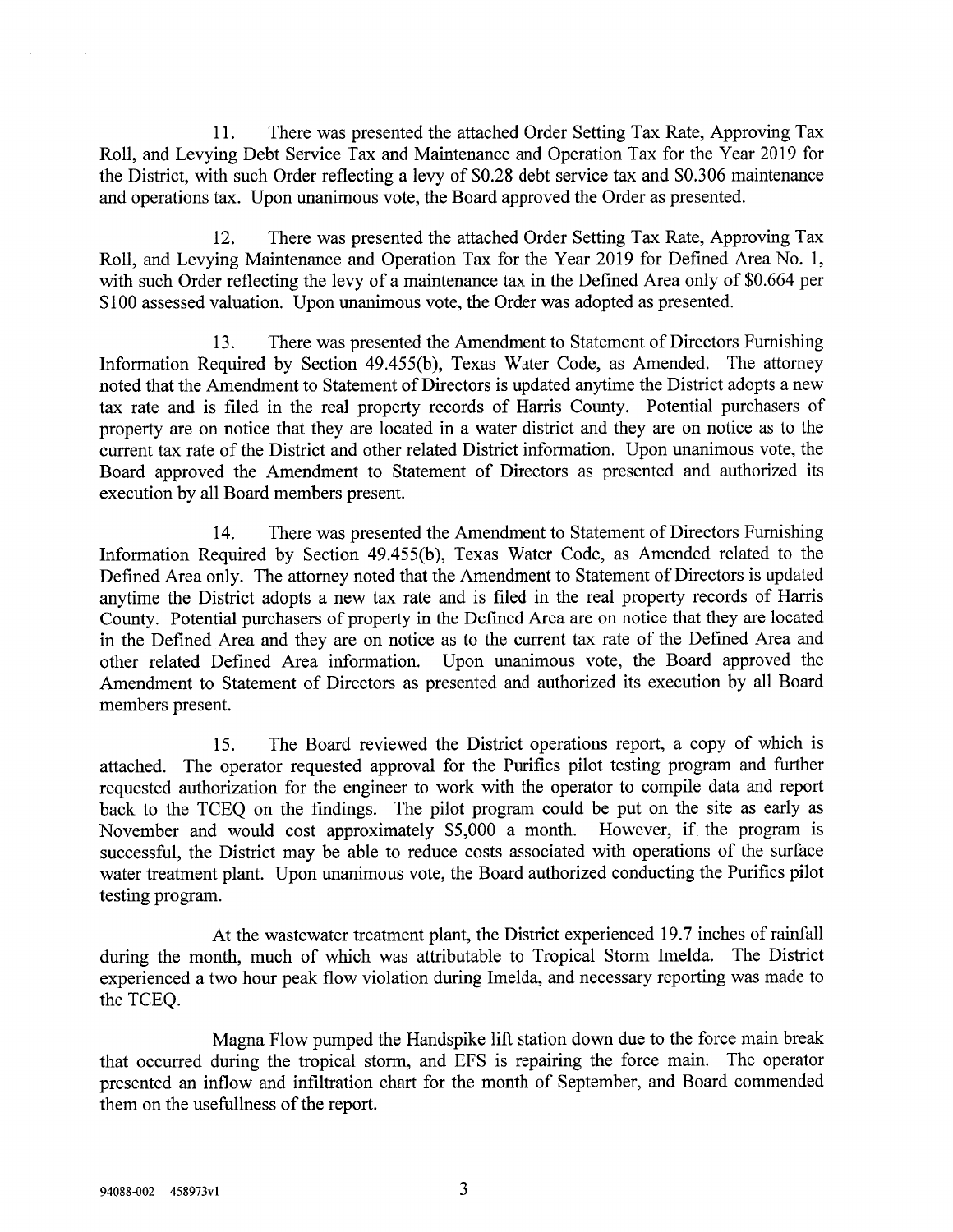Rich Harcrow reported that backcharges were assessed to Lennar and Rochester for damages. The charge to Lennar was over \$12,000 due to major repairs made necessary because there was concrete inside a 22-foot deep manhole.

Andrea Martin reported that the fire hydrant survey was completed. Of the 399 hydrants in Newport, 12 were inoperable. Of that, six are now back in service and the remainder are on order. All inoperable fire hydrants have been properly marked. The operator plans to start the valve survey soon.

Andrea Martin presented the billing and collections report. Total current billings were \$345,259.15, while total current payments was \$366,904.19. The total current arrears as of today's meeting was \$34,176. Upon unanimous vote, the Board approved the operations report and billing and collections report as presented.

16. The Board reviewed the parks and recreational facilities report. The District has issued 854 key fobs. The District received a request from an individual to purchase park property through its website. The operator confirmed that the two lots in question were part of the District's trail system. The Board authorized the attorney to respond that the District was not interested in selling their property. Upon unanimous vote, the Board approved the parks and recreational facilities report as presented.

17. Bill Rosenbaum presented a District engineer's report, a copy of which is attached. The first action item was the Board's concurrence with the developer's payment of Pay Application No. 3 to Bumside in the amount of \$155,948.71 for water, sewer and drainage constmction in Newport, Section 6 and 10. The engineer also presented final Pay Application No. 4 for the Board's concurrence with the developer's payment to contractor Texasite in amount of \$29,725.55 for water, sewer and drainage in Newport, Section 7 partial replat 1. The engineer next reported on the development of a sinkhole at the storm water pump station at the wastewater treatment plant. The District negotiated a limited duration contract with RL Utilities to make the necessary repairs. The engineer requested and received authorization from the TCEQ to complete the project on an emergency basis.

The engineer reported on emergency force main repairs that were necessary at Handspike Way near lift station No. 6. The force main separated. The engineer requested three bids on an emergency basis, and the low bidder was CDC Unlimited in the amount of \$98,332. The engineer will send correspondence to the TCEQ requesting emergency approval of this project as well. Upon unanimous vote, the Board approved the engineer's report, concurred with the developer's payment of the two pay applications, and approved emergency repairs to the sink hole and emergency repairs to the force main.

18. The Board tabled the consideration of the contract with Professional Utility Services, Inc. as the committee is still working on the contract.

19. There was no action to take on the contract with AVR, as the new contract has not yet been received.

20. Lori Aylett reported on her activities on the Board's behalf. The attorney has been working on bond election documentation. The District has received an inquiry from